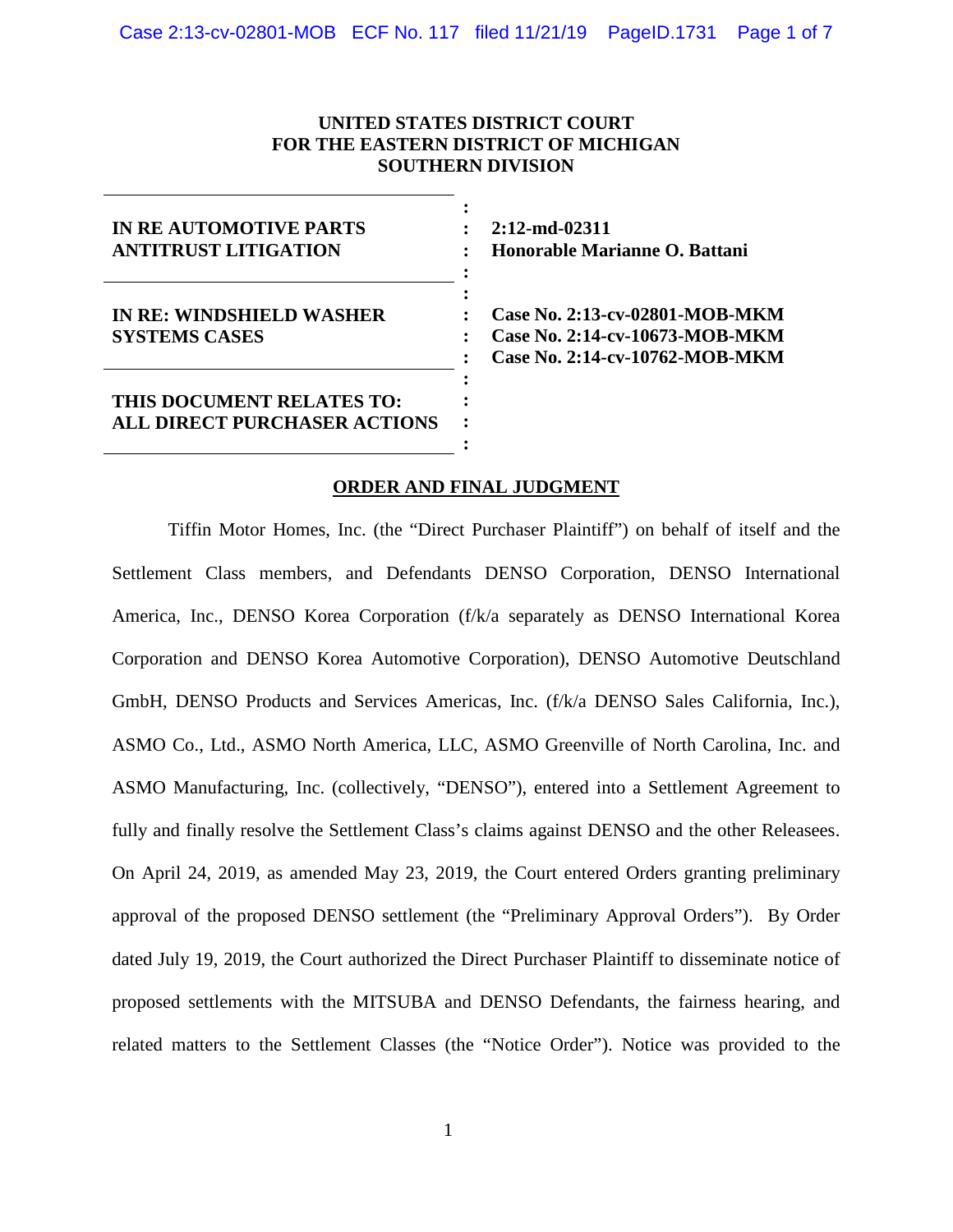DENSO Settlement Class pursuant to the Notice Order and the Court held a fairness hearing on November 5, 2019.

Having considered the Direct Purchaser Plaintiff's Motion for Final Approval of Proposed Settlements with the MITSUBA and DENSO Defendants, oral argument presented at the fairness hearing, and the complete record in this matter,

#### **IT IS HEREBY ORDERED, ADJUDGED, AND DECREED:**

1. This Court has jurisdiction over the subject matter of this litigation.

2. Terms capitalized in this Order and Final Judgment and not otherwise defined herein have the same meanings as those used in the Settlement Agreement.

3. The Notice Order outlined the form and manner by which the Direct Purchaser Plaintiff would provide the DENSO Settlement Class with notice of the settlement, the fairness hearing, and related matters. The notice program included individual notice via first class mail to members of the DENSO Settlement Class who could be identified through reasonable efforts, as well as the publication of a summary notice in *Automotive News*; an online banner notice appeared over a 21-day period on [www.AutoNews.com,](http://www.autonews.com/) the digital version of *Automotive News*; and an Informational Press Release targeting automotive industry trade publications was issued nationwide via PR Newswire's "Auto Wire." Finally, a copy of the Notice was (and remains) posted on-line at [www.autopartsantitrustlitigation.com.](http://www.autopartsantitrustlitigation.com/) Proof that mailing, publication and posting conformed with the Notice Order has been filed with the Court. This notice program fully complied with Fed. R. Civ. P. 23, and the requirements of due process. It provided due and adequate notice to the DENSO Settlement Class.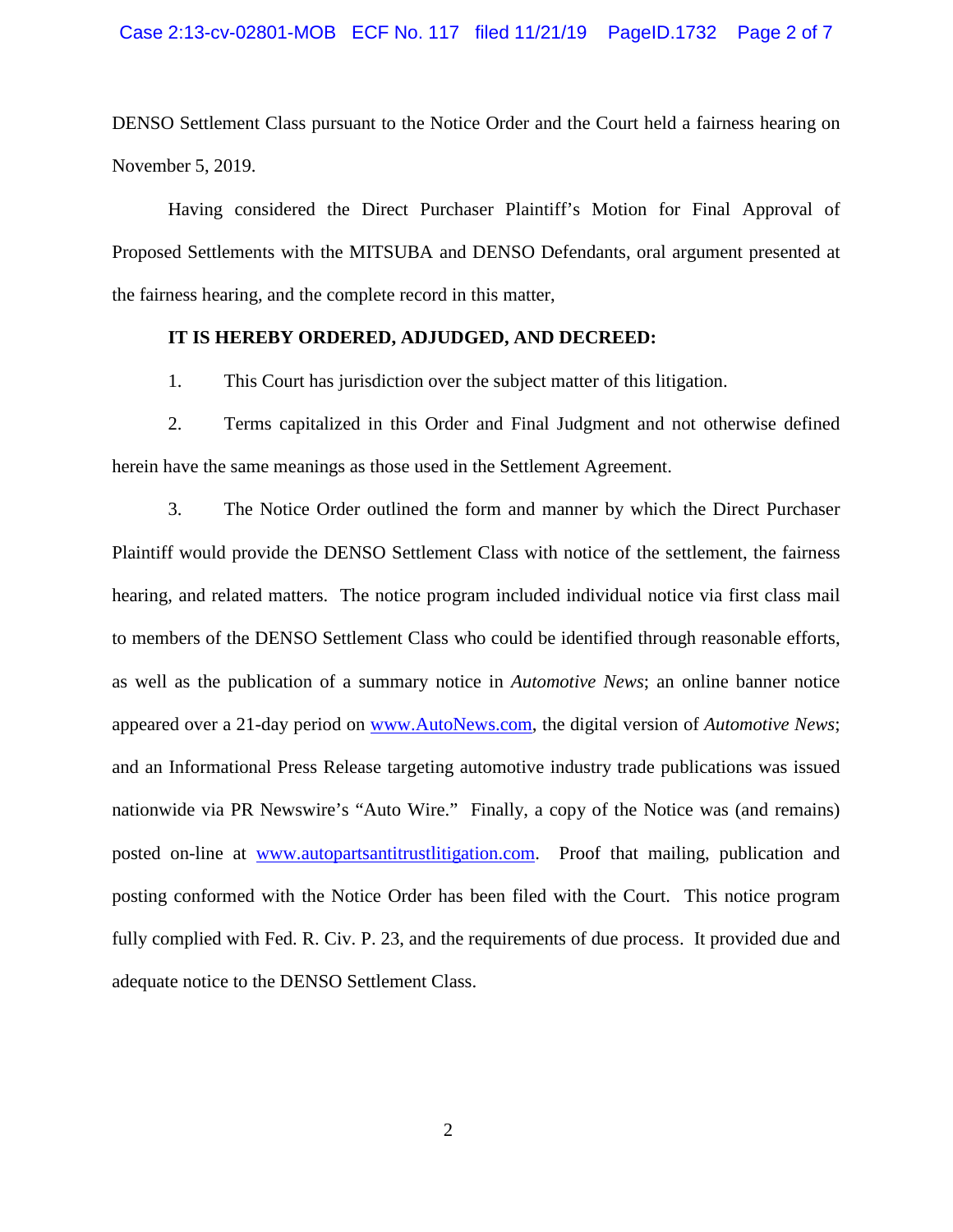#### Case 2:13-cv-02801-MOB ECF No. 117 filed 11/21/19 PageID.1733 Page 3 of 7

4. The settlement was attained following an extensive investigation of the facts. It resulted from vigorous arm's-length negotiations, which were undertaken in good faith by counsel with significant experience litigating antitrust class actions.

5. The settlement was entered into by the parties in good faith.

6. Final approval of the settlement with DENSO is hereby granted pursuant to Fed. R. Civ. P. 23(e), because it is "fair, reasonable, and adequate" to the DENSO Settlement Class. In reaching this conclusion, the Court considered the complexity, expense, and likely duration of the litigation, the DENSO Settlement Class's reaction to the settlement, and the result achieved.

7. The DENSO Settlement Class provisionally certified by the Court in its Preliminary Approval Orders is hereby certified as a class pursuant to Rule 23 of the Federal Rules of Civil Procedure and is composed of: "All individuals and entities who purchased Windshield Washer Systems in the United States directly from one or more Defendant(s) (or their subsidiaries, affiliates, or joint ventures) from January 1, 2000 through August 14, 2018. Excluded from the Settlement Class are Defendants, their present and former parent companies, subsidiaries, and affiliates, federal governmental entities and instrumentalities of the federal government, and states and their subdivisions, agencies and instrumentalities." The Court adopts and incorporates herein all findings made under Rule 23 in its Preliminary Approval Orders.

8. The Court's certification of the Settlement Class as provided herein is without prejudice to, or waiver of the rights of any Defendant to contest certification of any other class proposed in these coordinated actions. The Court's findings in this Order shall have no effect on the Court's ruling on any motion to certify any class in these actions or on the Court's rulings concerning any Defendant's motion, and no party may cite or refer to the Court's approval of the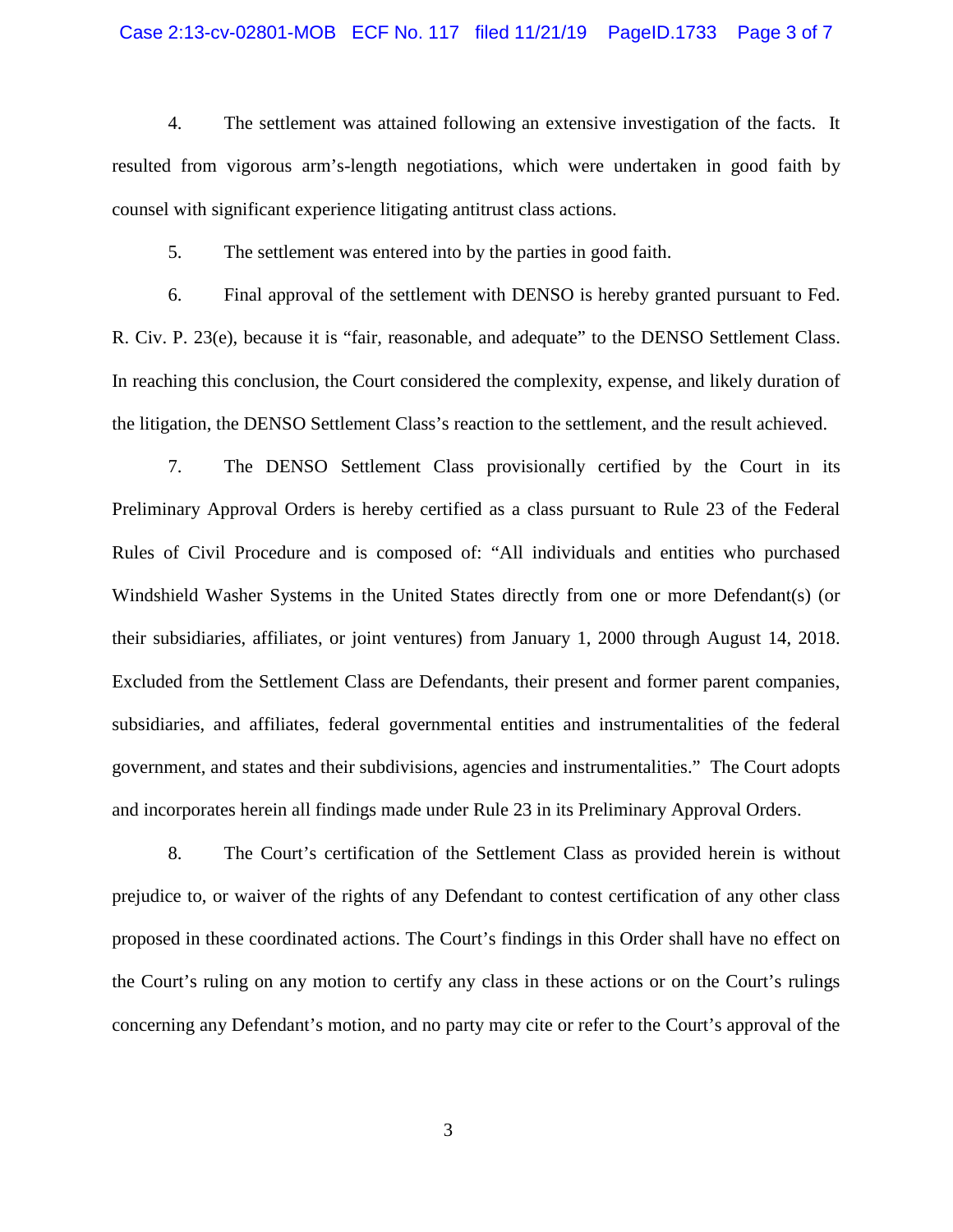#### Case 2:13-cv-02801-MOB ECF No. 117 filed 11/21/19 PageID.1734 Page 4 of 7

Settlement Class as persuasive or binding authority with respect to any motion to certify any such class or any defendant's motion.

9. The entities identified on Exhibit "A" hereto have timely and validly requested exclusion from the DENSO Settlement Class and, therefore, are excluded. Such entities are not included in or bound by this Order and Final Judgment. Such entities are not entitled to any recovery from the settlement proceeds obtained through this settlement.

10. The Action and all Released Claims are hereby dismissed with prejudice with respect to the Releasees and without costs. The Releasors are barred from instituting or prosecuting, in any capacity, an action or proceeding that asserts a Released Claim against any of the Releasees. This dismissal applies only in favor of DENSO and the other Releasees.

11. The Escrow Account, plus accrued interest thereon, is approved as a Qualified Settlement Fund pursuant to Internal Revenue Code Section 468B and the Treasury Regulations promulgated thereunder.

12. Neither the Settlement Agreement, nor any act performed or document executed pursuant to the Settlement Agreement, may be deemed or used as an admission of wrongdoing in any civil, criminal, administrative, or other proceeding in any jurisdiction.

13. This Order and Final Judgment does not settle or compromise any claims by the Direct Purchaser Plaintiff or the Settlement Class against any other Defendant or other person or entity other than DENSO and the other Releasees, and all rights against any other Defendant or other person or entity are specifically reserved.

14. Without affecting the finality of this Order and Final Judgment, the Court retains exclusive jurisdiction over: (a) the enforcement of this Order and Final Judgment; (b) the enforcement of the Settlement Agreement; (c) any application for distribution of funds,

4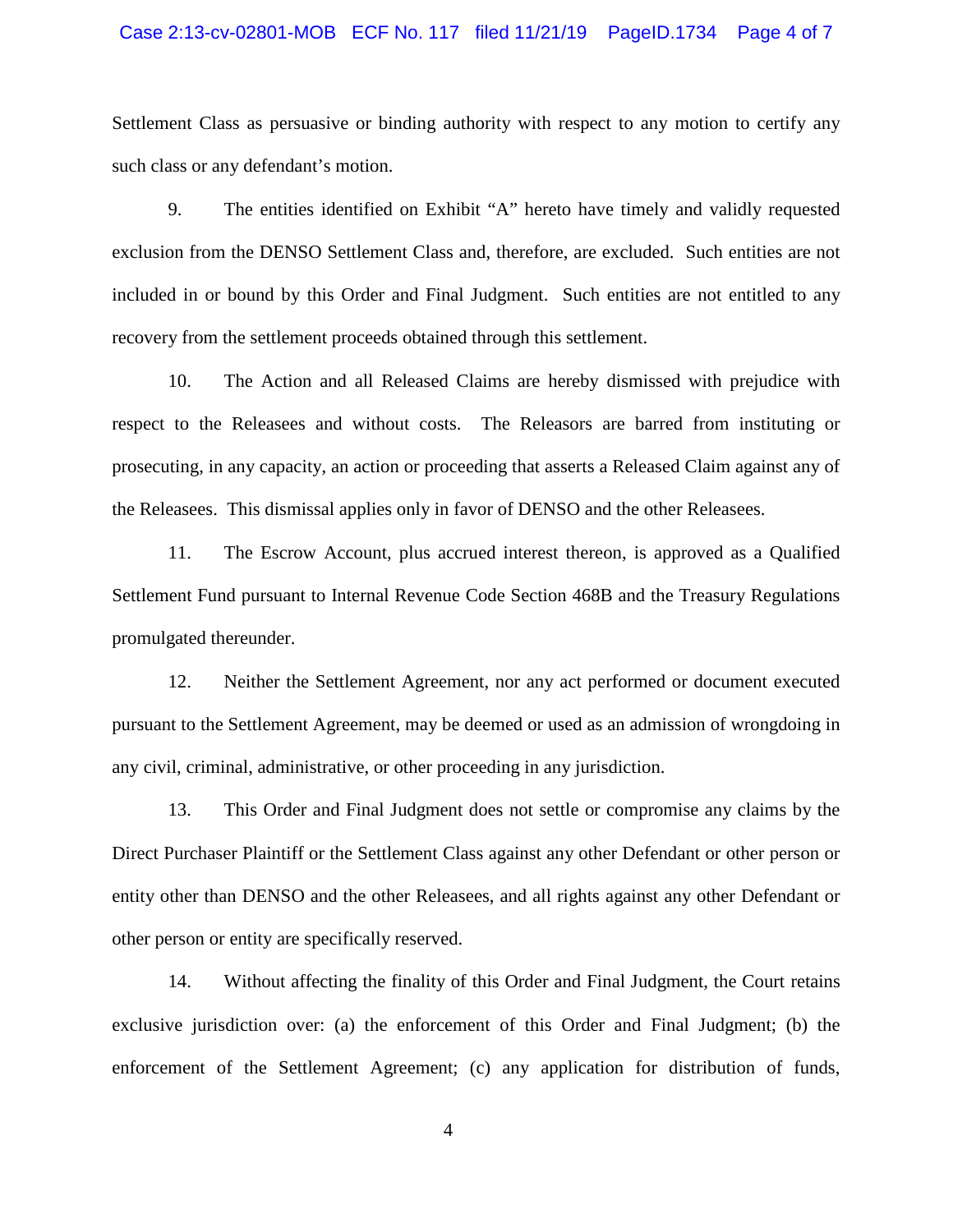attorneys' fees or reimbursement made by Plaintiff's Counsel; and (d) the distribution of the settlement proceeds to Settlement Class members.

15. Pursuant to Fed. R. Civ. P. 54, the Court finds that there is no just reason for delay and hereby directs the entry of judgment as to DENSO.

## **IT IS SO ORDERED.**

Date: November 21, 2019 s/Marianne O. Battani

MARIANNE O. BATTANI United States District Judge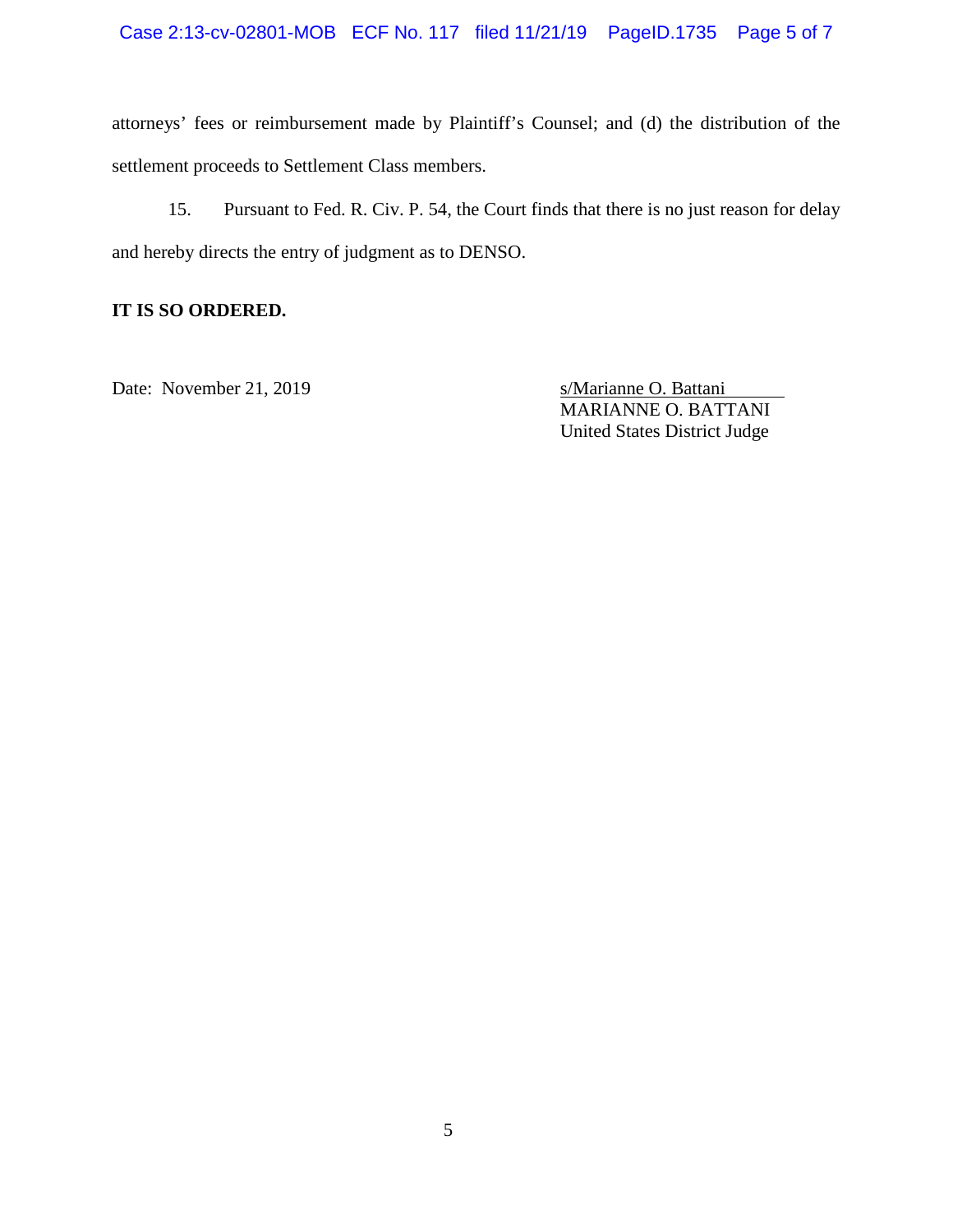# **EXHIBIT A**

### AUTOMOTIVE PARTS ANTITRUST LITIGATION, CASE NO. 12-MD-02311, WINDSHIELD WASHER SYSTEMS, 2:13-CV-02801-MOB-MKM, 2:14-CV-10673-MOB-MKM, 2:14-CV-10762-MOB-MKM

# REQUESTS FOR EXCLUSION FROM THE DIRECT PURCHASER DENSO SETTLEMENT CLASS

| <b>SUZUKI</b>                               | <b>TOYOTA</b>                              |
|---------------------------------------------|--------------------------------------------|
| Suzuki Motor of America, Inc. and           | Toyota Motor North America, Inc.           |
| Suzuki Motor Corporation, along with        | Toyota Motor Engineering & Manufacturing   |
| companies in which Suzuki Motor             | North America, Inc. and its subsidiaries   |
| Corporation directly or indirectly owns the | and affiliates                             |
| majority of voting rights, excluding Maruti | Toyota North America, Inc.                 |
| Suzuki India Limited                        | Toyota Motor Sales U.S.A., Inc.            |
|                                             | Toyota Motor Manufacturing, Mississippi,   |
| <b>FORD</b>                                 | Inc.                                       |
| Ford Motor Company and its wholly owned     | Toyota Motor Manufacturing, Indiana, Inc.  |
| divisions, subsidiaries and affiliates      | Toyota Motor Manufacturing, Kentucky, Inc. |
|                                             | <b>Toyota Motor Manufacturing</b>          |
| <b>BMW</b>                                  | <b>Toyota Motor Corporate Service</b>      |
| BMW Manufacturing Co., LLC, along with      | Toyota Motors of America                   |
| its parent company (Bayerische Motoren      | Toyota Motor Manufacturing de Baja         |
| Werke Aktiengesellschaft) and affiliated    | California, S. de R.L. de C.V.             |
| entities (including BMW of North            | Toyota Motor Manufacturing, West Virginia, |
| America, LLC and BMW Consolidation          | Inc.                                       |
| Services Co., LLC)                          | Toyota Motor Manufacturing, Alabama, Inc.  |
|                                             | Toyota Motor Manufacturing, Texas, Inc.    |
| SUBARU OF INDIANA AUTOMOTIVE,               | Toyota Motor Manufacturing, Canada, Inc.   |
| INC.                                        | <b>Toyota Motor Corporation</b>            |
|                                             | <b>Toyota Motor Engineering</b>            |
| <b>SUBARU</b>                               | New United Motor Manufacturing, Inc.       |
| Subaru Corporation f/k/a Fuji Heavy         | Bodine Aluminum, Inc.                      |
| Industries Ltd.                             | TABC, Inc.                                 |
|                                             | Canadian Autoparts Toyota Inc.             |
| <b>HONDA</b>                                | Toyota Motor Manufacturing de Guanajuato,  |
| American Honda Motor Co., Inc.              | S.A. de C.V.                               |
| Honda of America Mfg., Inc.                 | Toyota Motor Manufacturing California, Inc |
| Honda Manufacturing of Indiana, LLC         | Toyota Motor Manufacturing, Northern       |
| Honda Manufacturing of Alabama, LLC         | Kentucky, Inc.                             |
| Honda Trading Corp., and related entities   | Toyota Motor Canada, Inc.                  |
|                                             | Toyota Motor Asia Pacific Engineering &    |
|                                             | Manufacturing Co., Ltd. and its            |
|                                             | subsidiaries                               |
| <b>FCA</b>                                  | Toyota Motor Thailand Co., Ltd. and its    |